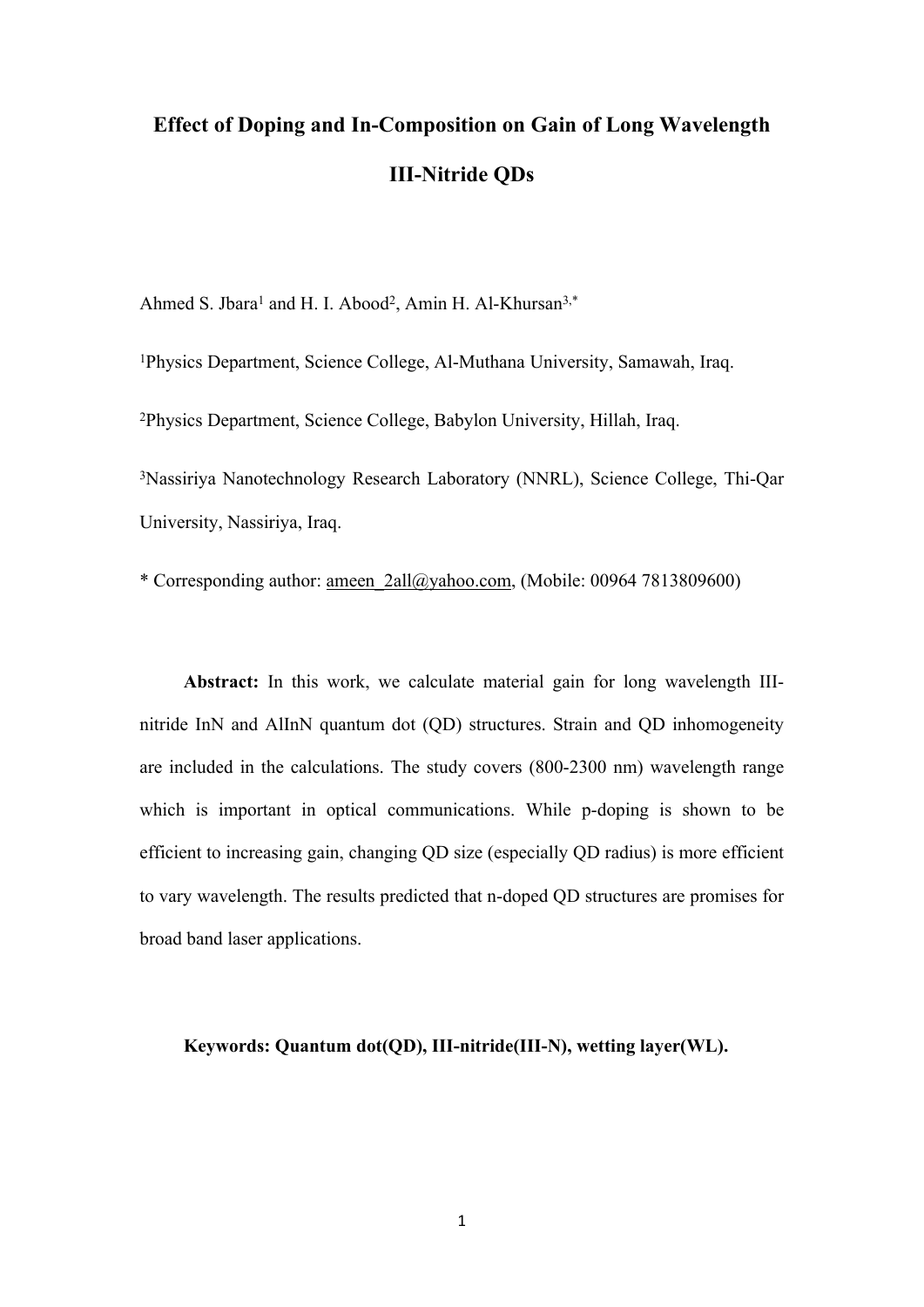#### **1. Introduction**

As a new materials system, group III- nitride (III-N) based devices are of particular interest due to their wide range of emission frequencies and their potential for high-power electronic applications [1]. Among the group III-N semiconductors, InN is a key material for optical and hightemperature device applications. It is reported that InN with a bandgap energy (0.64 eV) [2] shows unusual physical properties, anisotropic critical field [3], unique transport and optical properties [4]. This results from the large built-in electric field which arises from strain associated with these lattice mismatched hexagonal (wurtzite- W) III-nitride structures. In recent years, nitride-based quantum dots (QDs) has been the subject of intense experimental and theoretical research due to their promising applications in lasers and optical amplifiers as well as possible applications for memory storage and quantum computing. Its importance also results from the possibility to engineering it simply by changing the dot size or composition to emit anywhere from the infrared to ultraviolet [5].

It is important to use a simple technique to calculate electronic and optical properties of these nitride-based QDs. Thus, we study here the optical properties of some nitride QD structures beginning from the calculation of their electronic properties where the strain is taken into

2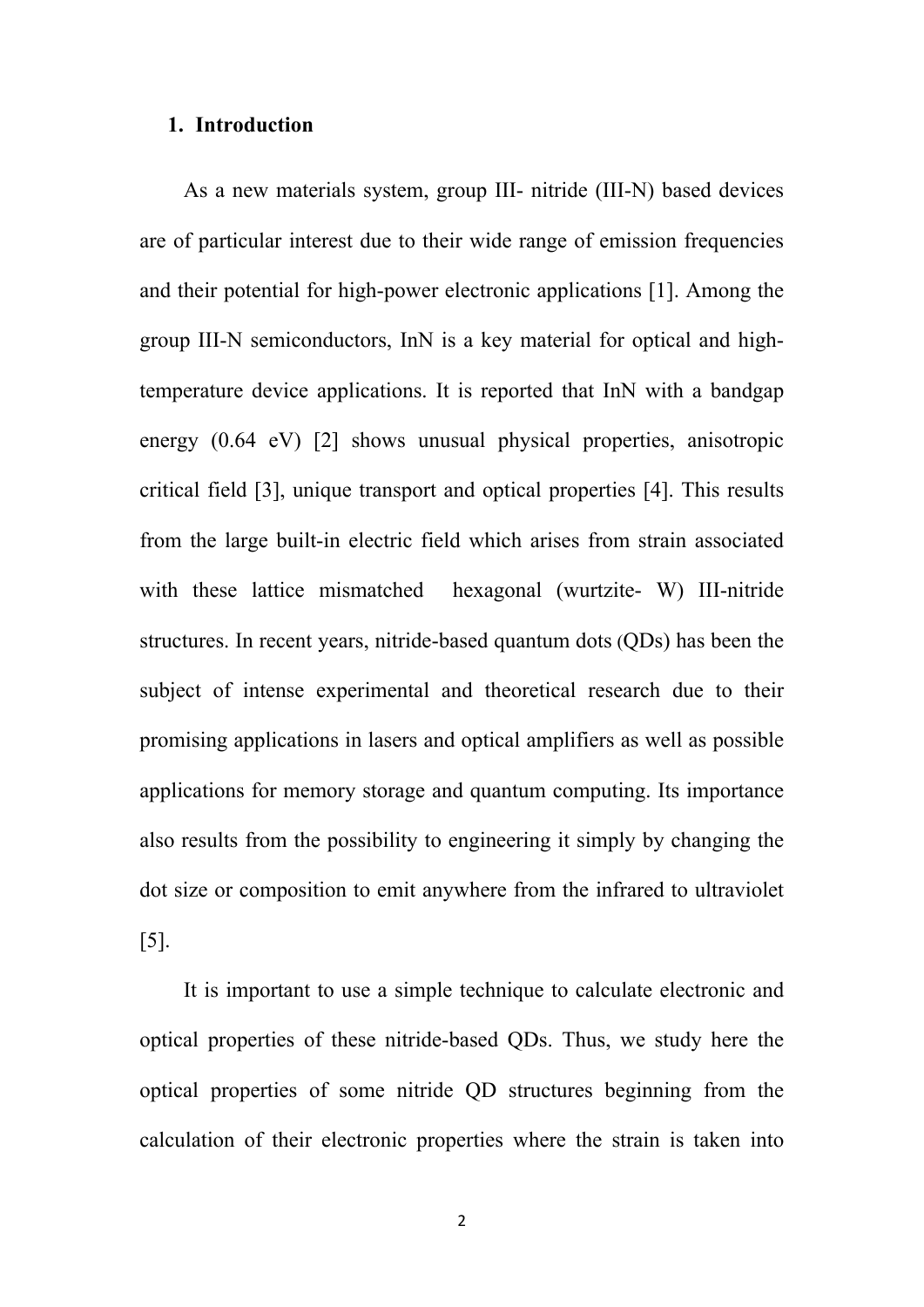account. QD size and shape fluctuations are included by assuming that gain is inhomogeneously broadened. Both QD size and composition are addressed. WL composition is also addressed. Accordingly, our study covers the range (800-2300 nm). We include all the wetting layer (WL) states in the calculation of quasi-Fermi energy. Both types of doping are also examined.

#### **2. Theory**

The material gain per QD layer of a self-assembled QD is expressed as [6]

$$
g(\hbar w) = \frac{\pi e^2}{n_b c \varepsilon_0 m_0^2 w} \sum_{i=-\infty}^{\infty} dE' |M_{env}|^2 |\hat{e}.P_{cv}|^2 D(E') L_g(E', \hbar w) \Big[ f_c(E', F_c) - f_v(E', F_v) \Big]
$$
 (1)

where the summation over *i* is carried out to account for all radiative transitions,  $e$  is the electronic charge,  $n<sub>b</sub>$  is the background refractive index of the material, *c* is the speed of light in free space,  $\varepsilon_0$  is the permittivity of free space,  $m<sub>o</sub>$  is the free electron mass,  $w$  is the angular optical frequency, and *E'* is the optical transition energy. The term  $M_{\text{env}}|^2$  is the envelope function which overlaps between the QD electron and hole states. The term  $|\hat{e} \cdot P_{c\nu}|^2$  is the momentum matrix of the QD depending on the polarization of light under the parabolic band model. *e*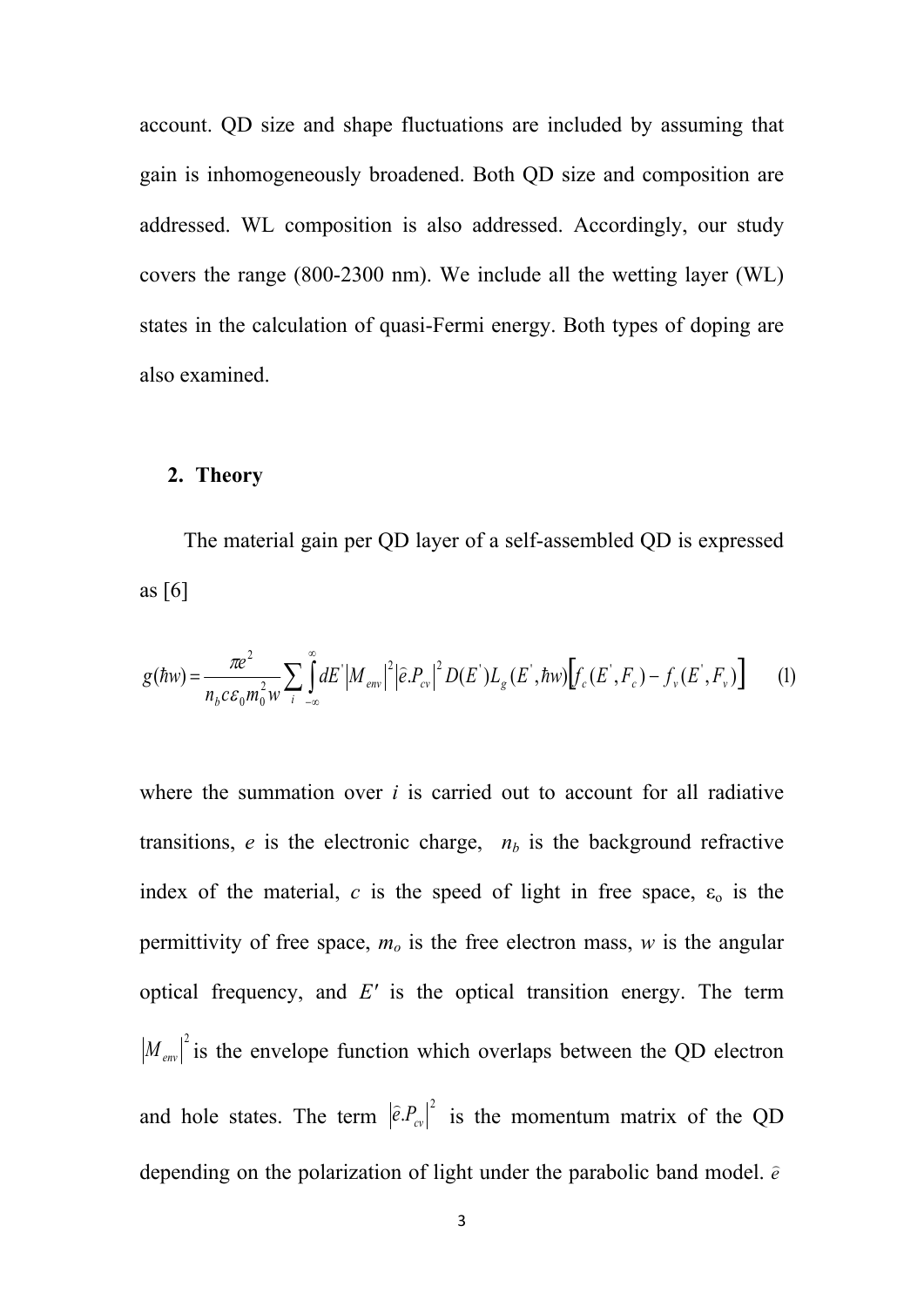is a unit vector in the polarization direction. The momentum matrices of QDs are taken to be the same as those of QW near the zone center  $(k<sub>t</sub> = 0)$ and are expressed as  $|\hat{e}P_{cv}|^2 = 3/2(M_b^2)$  where the bulk momentum matrix element  $M_b^2 = (m_0 / 6) E_p$ , where  $E_p$  is the optical matrix energy parameter for the W crystals, the term  $D(E')$  represents the inhomogeneously broadened density of states for self-assembled QDs. When the spectral variance of QDs is  $\sigma$  and the transition energy at the QD maximum distribution of the *i*<sup>th</sup> optical transition is  $E_{\text{mac}}^i$ ,  $D(E')$  is given by

$$
D(E^{\prime}) = \frac{s^i}{V_{dot}^{eff}} \frac{1}{\sqrt{2\pi\sigma^2}} \exp\left(\frac{-(E^{\prime} - E_{\text{max}}^i)^2}{2\sigma^2}\right) \tag{2}
$$

here *s*<sup>*i*</sup> represents the degeneracy number at each QD state. The term  $V_{dot}^{eff}$ represents the effective volume of QDs, it is expressed as  $V_{dot}^{eff} = h/N_D$ , where  $h$  is the average height of QDs and  $N_D$  is the areal density of QDs.  $L_g(E^{\prime}, \hbar w)$  is the Gaussian lineshape function, it is expressed as

$$
L_g(E^{\dagger}, \hbar w) = \frac{1}{\sqrt{2\pi\gamma^2}} \exp\left(\frac{-(E^{\dagger} - \hbar w)^2}{2\gamma^2}\right) \tag{3}
$$

where  $\gamma$  is the variance of the linewidth. The terms  $f_c$  and  $f_v$  represent the respective quasi-Fermi distribution function for the conduction and valence bands [6].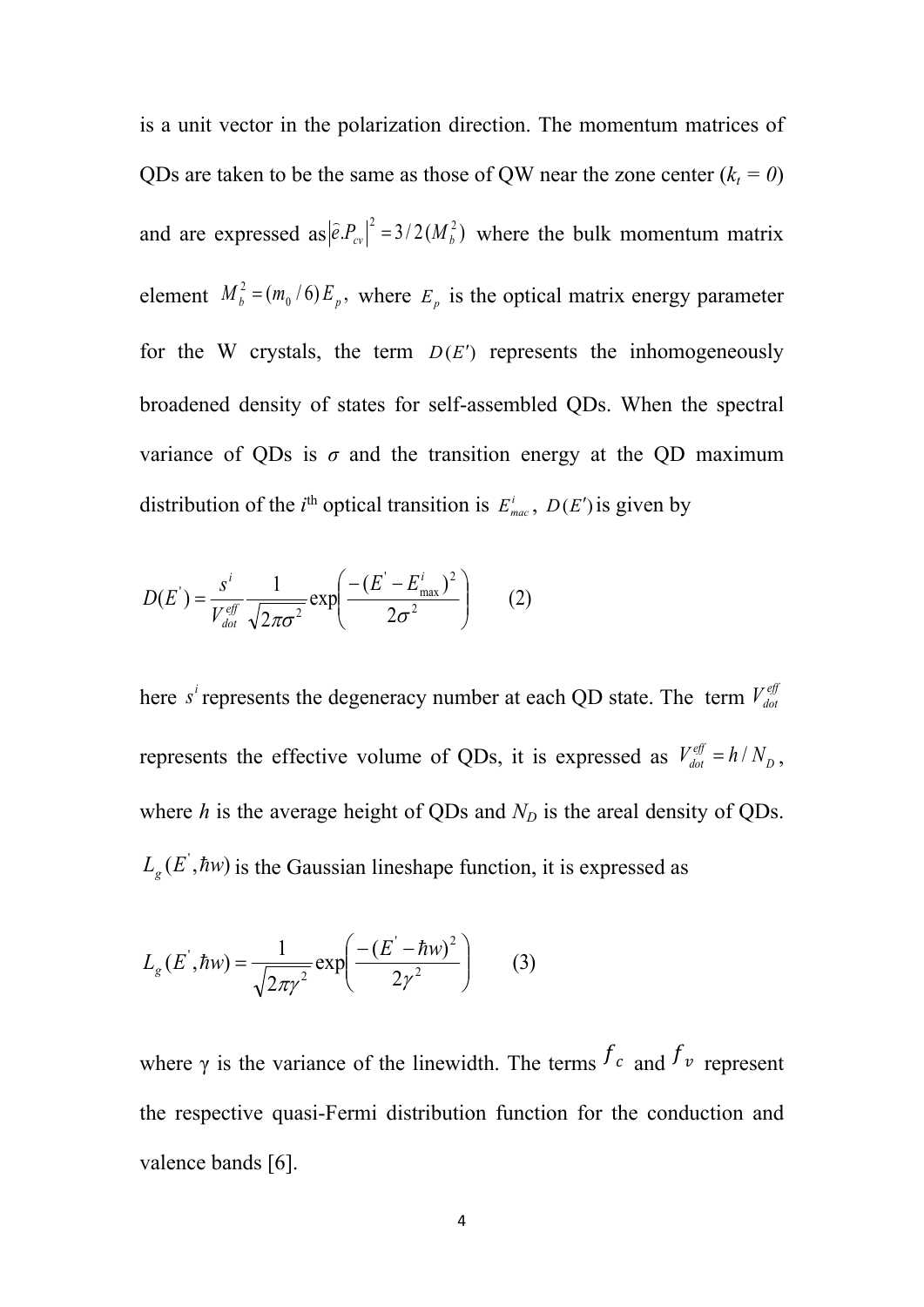#### **3. Calculated Results**

We study two types of structures, they are:  $In N/In_xAl_{1-x}N/$ In<sub>0.25</sub>Al<sub>0.75</sub>N for x=0.76-0.96 and In<sub>x</sub>Al<sub>1-x</sub>N/In<sub>0.86</sub>Al<sub>0.14</sub>N/In<sub>0.25</sub>Al<sub>0.75</sub>N for x=0.88-0.96. Thus, the effect of changing both QD and WL composition is examined to obtain III-N QDs emitting at long wavelength region. Because of its importance, strain is taken into account in the structures studied. The energy gap for  $In_xAl_{1-x}N$  alloy can be calculated from the relation [7]

$$
E_g(x) = x.E_{gInN} + (1-x).E_{gAlN} - x(1-x).b_{In}
$$
 (4)

where  $E_{gInN}$ ,  $E_{gAlN}$  are the energy bandgaps for InN and AlN, respectively.  $b_{In}$  is the bowing parameter related to In-composition. Commonly used values for  $b_{1n}$  in hexagonal III-N alloys are listed in Table (1). Accordingly, the bandgaps of QD and WL are states in Table (2). Spontaneous polarization is not taken into account here. Energy subbands for these structures are calculated using quantum disc model [5]. Gain calculations are done at four values of the surface electron densities per QD layer (n<sub>2D</sub>), they are:  $5.2 \times 10^{14}$ ,  $6.2 \times 10^{14}$ ,  $7.3 \times 10^{14}$  and  $8.3 \times 10^{14}$  m<sup>-2</sup>, the areal density of QDs is  $1 \times 10^{14}$  m<sup>-2</sup>. The effect of indium composition in the QD and WL and the quantum-size effects are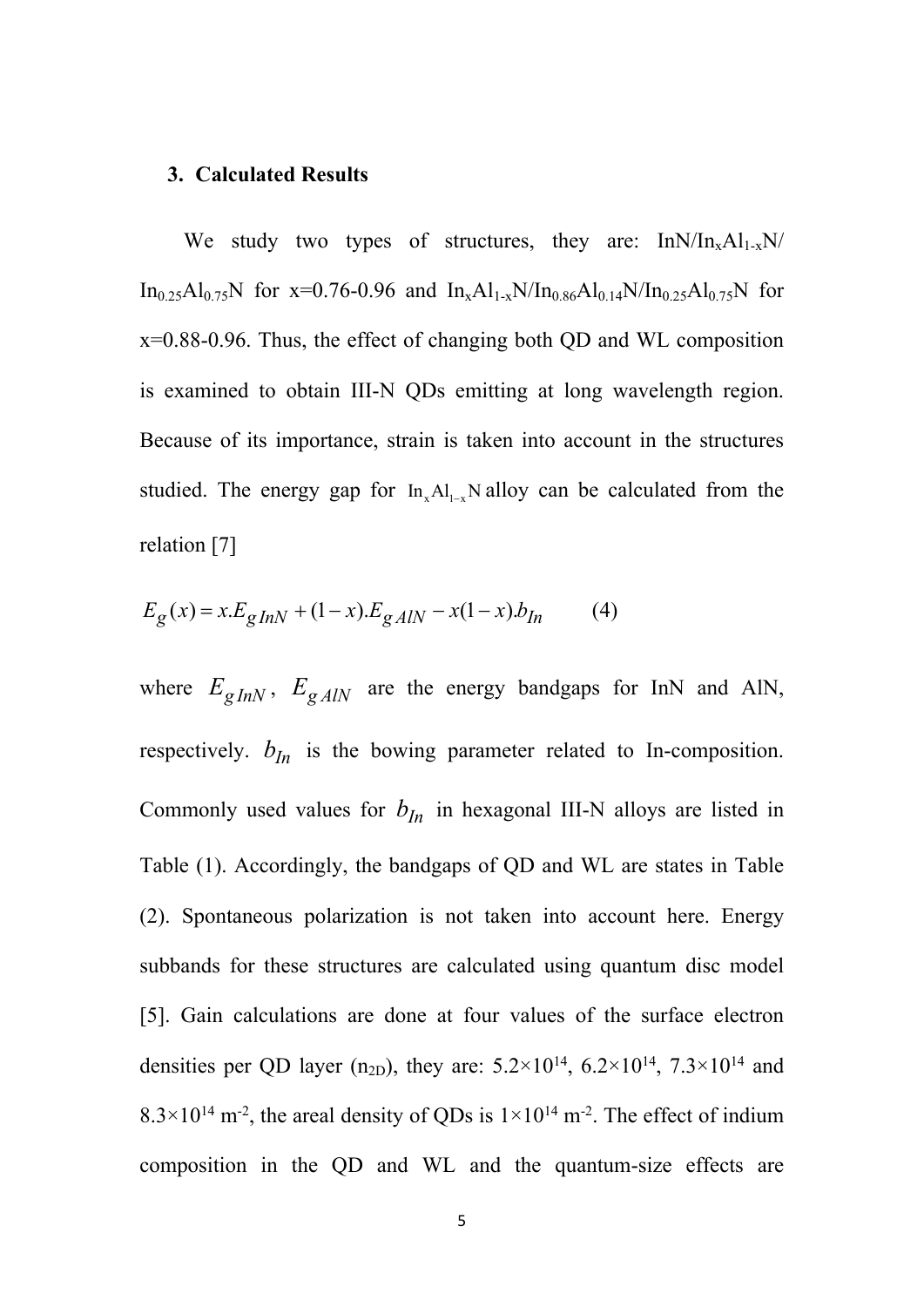investigated for the undoped, p-doped and n-doped structures where the surface carrier density of  $(3\times10^{15} \text{ m}^2)$  of p- or n-type ionized acceptors per QD layer are used. Finally, we compare the p- and n-doped effects.

#### **3.1 p-Doping Effect**

An example of gain spectra appears in Fig. 1 which shows gain curves for InN QDs with and without p-doping while Fig. 2 shows the effect of doping on InAlN QDs. At the same carrier density, p-doping is shown to increases material gain of InN (InAlN) QDs by  $\sim$  3 (3.5) times, it blue-shifts the wavelength by  $\sim$  20 (30) nm. Thus, p-doping has an efficient effect on III-N QDs. It is known [8] that p-doping increases gain. Hole states are more than electron states due to their larger effective masses then, they closely spaced. So, holes are thermally broadened between excited states instead of ground state. Thus, p-doing provides an excess hole concentration in the GS which results in increasing gain.

#### **3.2 n-Doping Effect**

Doping with n-type dopants is also addressed. Fig. 3 shows the effect of n-doping on InN QDs, where it is shown to increase gain and blue-shifts wavelength. A comparison between undoped, p- and n-doped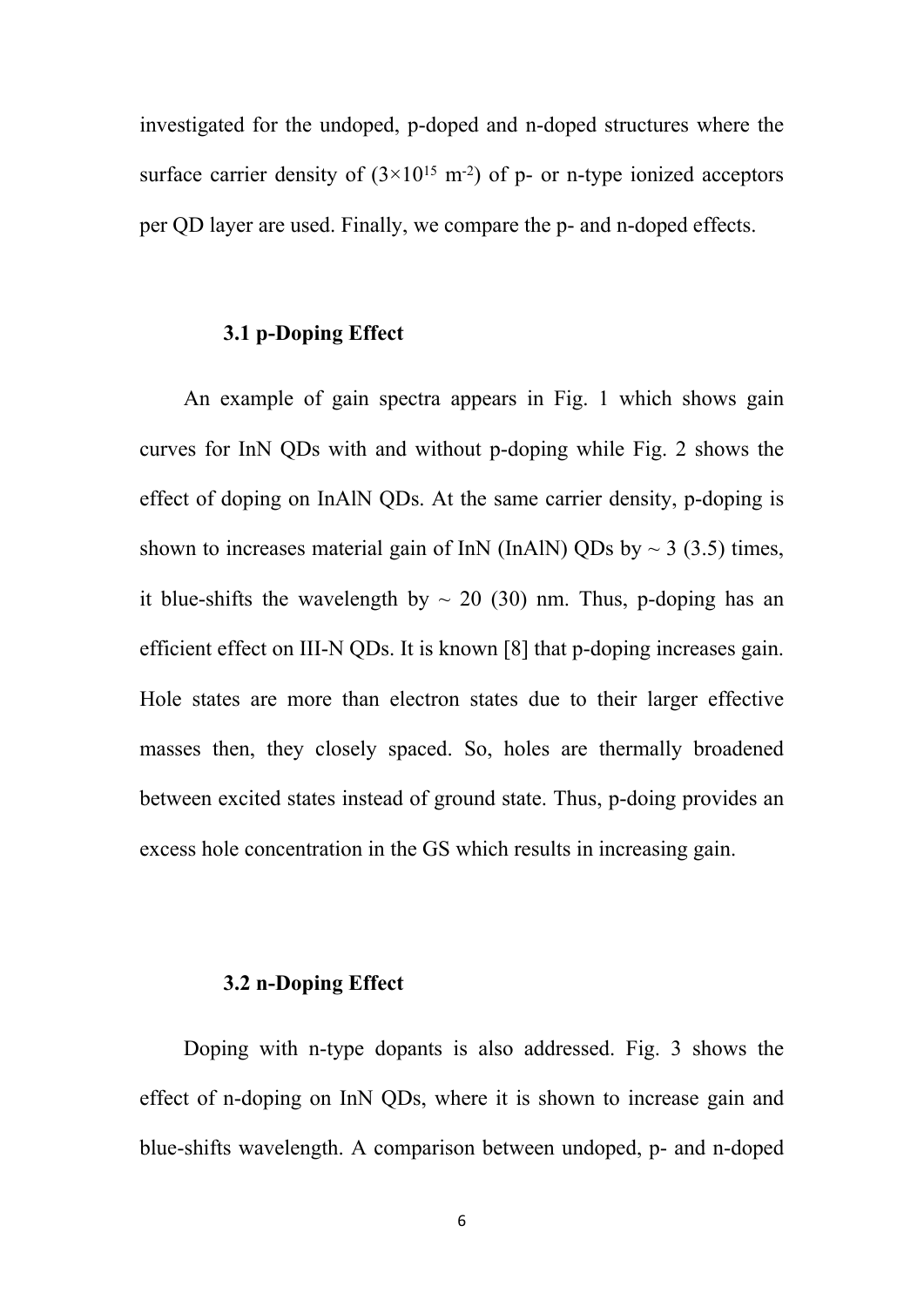spectra is shown in Fig. 4 for InN QDs and Fig. 5 for InAlN QD structure. While p-doping is shown to increase gain to higher value, a few increment in gain is shown for n-doping. This is because while p-doping increases holes in the valence band, which have a small concentration before doping, here n-doping increases electron concentration which is enough before n-doping. So gain increment is not too much. An interesting feature can be seen with n-doping. The gain bandwidth for both n-doped structures increases by 150 (100) nm for InN (InAlN) QDs. This promises to use n-doped QD structures in broad-band lasers applications.

From these figures InN QDs have the highest gain obtained while InAlN QDs shows higher increment ratio for both p- and n-doping. The ratio of (p-doped/undoped) for InN gain increases by 3 times, while for InAlN it increases by 3.5 times. For (n-doped/undoped) the increment ratio is 1.4 for InN and 1.6 for InAlN.

#### **3.3 Composition Effects**

Changing QD and WL composition is also addressed. Fig. 6 shows the effect of changing WL composition on InN QD structures. Gain increases and red-shifts with increasing In-composition in the WL till x=0.88. For higher composition ratio, gain is reduced. Fig. 7 shows the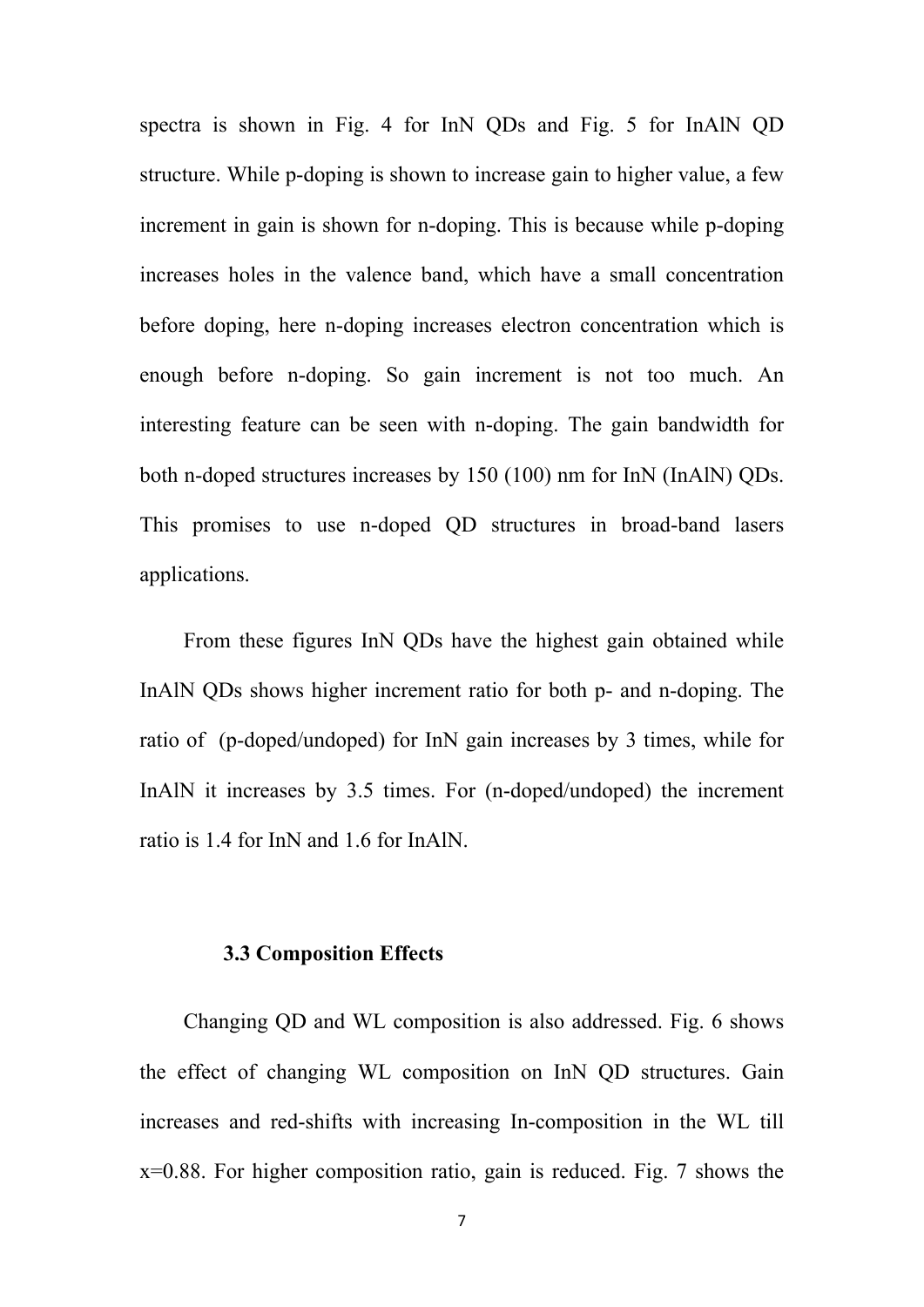effect of changing QD composition where the gain increases and redshifts with increasing In-composition as expected in [9].

#### **3.4 QD Size Effect**

It is expected that reducing dot size gives higher gain. The quantum size effects (disc height and radius) in both gain and wavelength is shown in Fig. 8 (a), (b) and Fig. 9 (a), (b), respectively for the two types of structures studied.

Fig. 8 (a), (b) shows the peak material gain as a function of the dick height and radius, respectively. Reducing disc height is more efficient than radius of the dot for gain increment. Both undoped and p-doped structures show this increment. For dot height and radius reduction, the increment ratio of (doped/undoped) QD gain is approximately the same for both InN and AlInN QD structures. Doping InN QDs is shown to be more efficient to gives higher gain, the highest gain increment ratio is shown for doped InN ODs  $(800 \text{ cm}^{-1}/\text{nm})$ .

Long wavelength emission from nitride structures is an important task in recent optical communication researches. So we study it in Fig. 9 (a), (b) which shows the peak wavelength as a function of the dick height and radius. Wavelength is red-shifted with increasing disc size (height or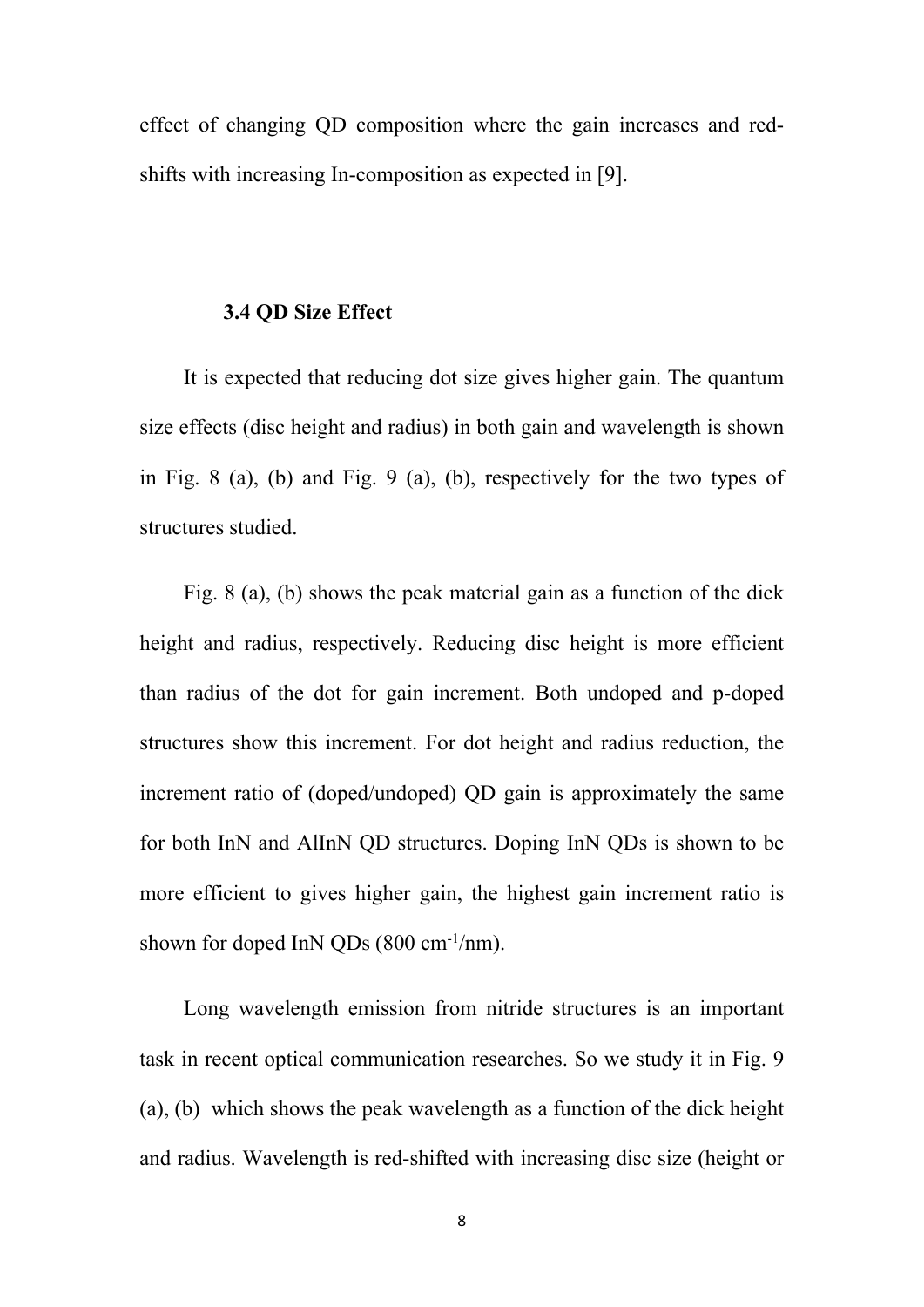radius) while it blue-shifted with doping. Changing size is more efficient than doping to vary wavelength. While wavelength is approximately still constant when smaller QDs are doped for both structures, high shift  $(-100 \text{ nm})$  is obtained when the InN QD radius changes from 13 to 15 nm.

#### **4. Conclusions and Future Development**

Depending on the above results, linear gain is calculated taking QD inhomogeneity into account. Through the calculations, all WL subbands are included in the Fermi-energy calculations. The following findings can be stated: The effect of p-doping is efficient on long wavelength III-N QDs by increasing gain and blue-shifts wavelength, n-doping has less effect, for higher In-composition in the WL gain is reduced and redshifted, while gain is increased and red-shifted with increasing Incomposition in the QD, and gain increases with reducing QD size and wavelength is blue-shifted.

Other properties for these structures need to be examined like: The gain relation stated in this work can be used to calculate lattice temperature effects, and the effect of p-doping on radiative and nonradiative characteristics of III-N QDs.

#### **Acknowledgment**

9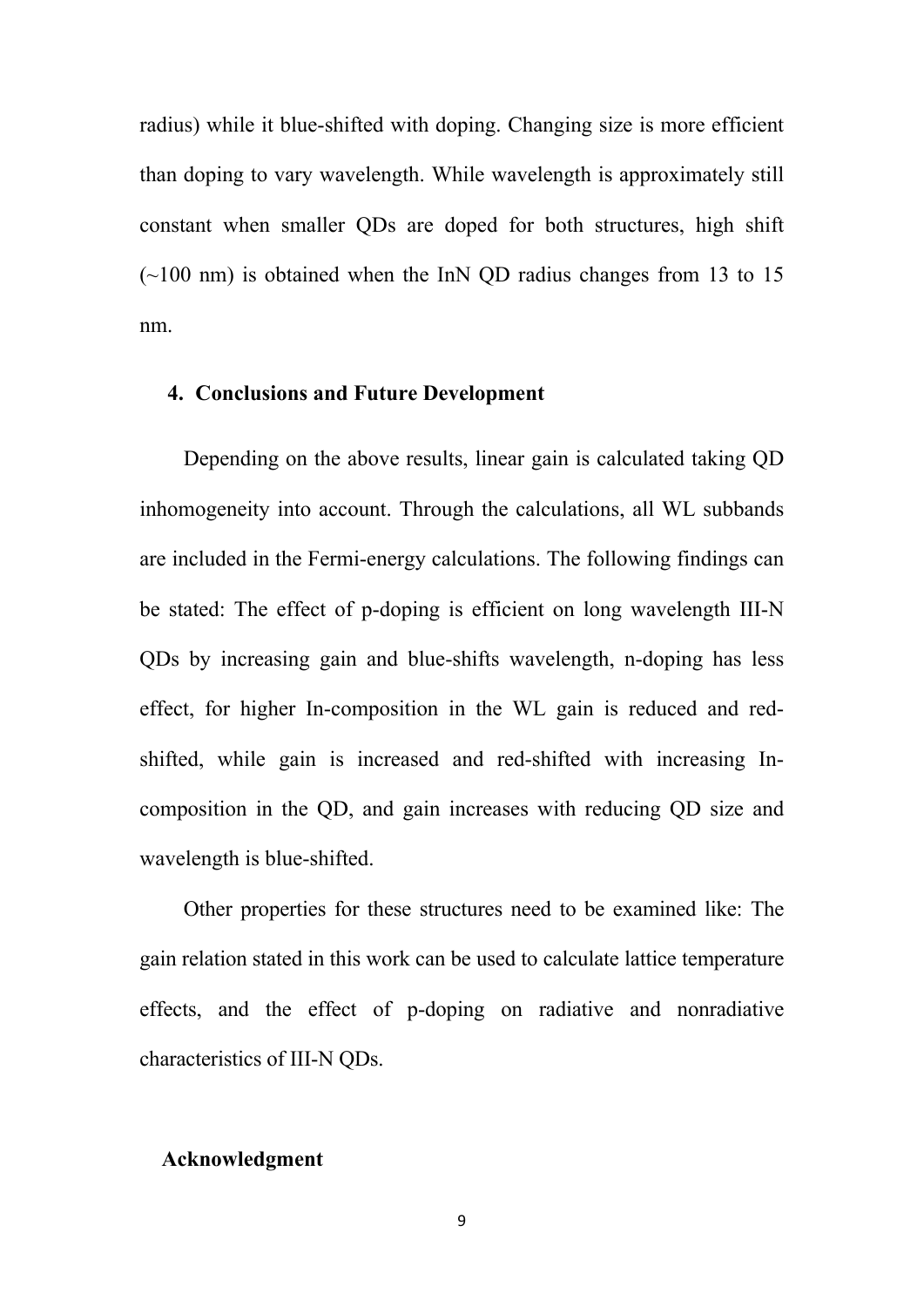We acknowledge our indebtedness to Prof. Mohammed Jasim Betti (Dept. of English, College of Education, Thi-Qar University) for proofreading the language of this work.

#### **References**

- [1] N. Baer, S. Schulz, S. Schumacher, P. Gartner, G. Czycholl and F. Jahnke, "Optical properties of self-organized wurtzite InN/GaN quantum dots: A combined atomistic tight-binding and full configuration interaction calculation", arXiv: cond-mat/0509545v1 [cond-mat.other], 2005.
- [2] W. Walukiewicz, "Narrow band gap group III-nitride alloys", Physica E, 20, 300 - 307, 2004.
- [3] T. Inushima, M. Higashiwaki, T. Matsui, T. Takenobu and M. Motokawa, "Electron density dependence of the electronic structure of InN epitaxial layers grown on sapphire (0001)", Phys. Rev. B, 72, 085210, 2005.
- [4] S. P. Fu and Y. F. Chen, "Effective mass of InN epilayers", Appl. Phys. Lett., 85, 9, 1523-1525, 2004.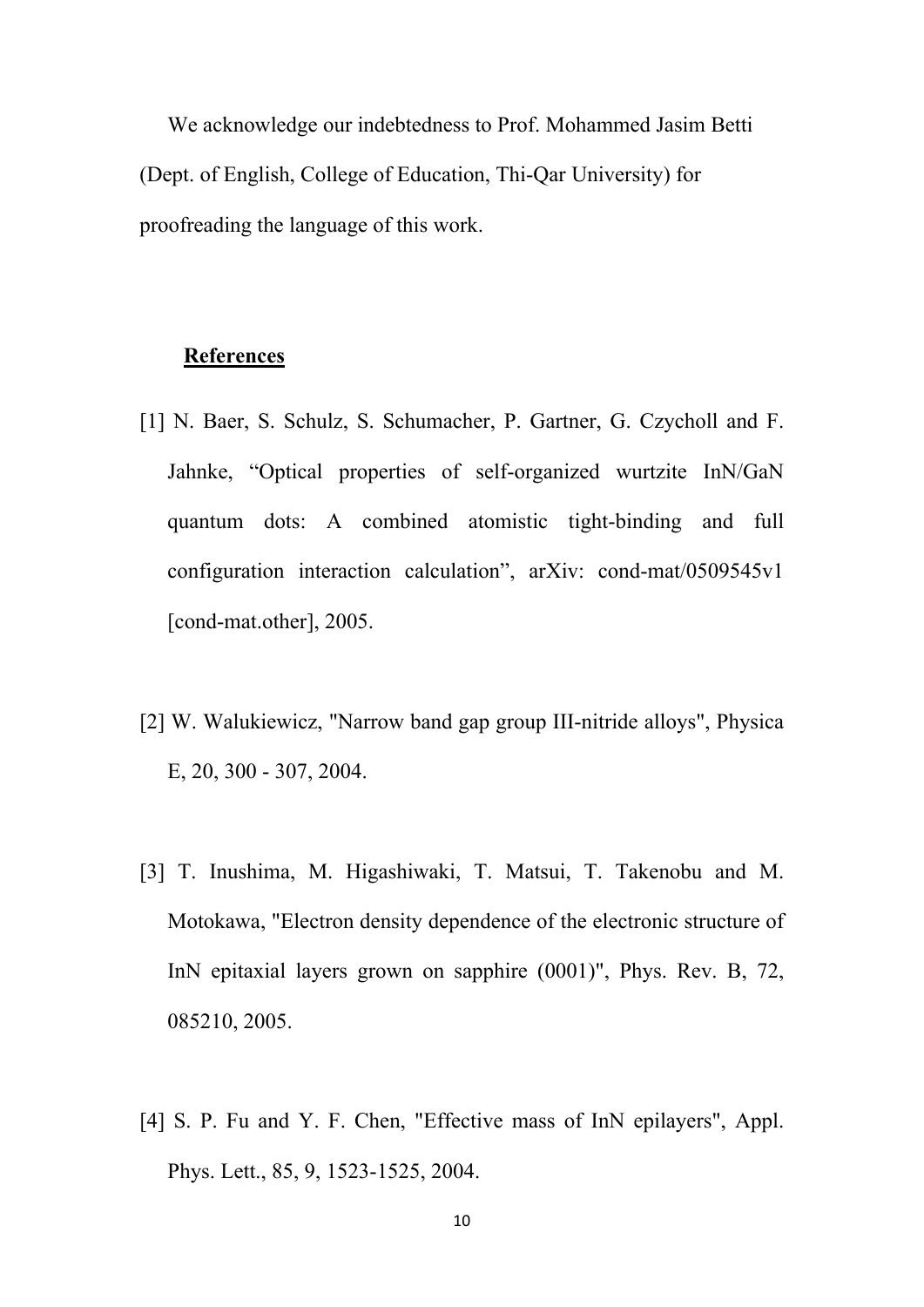- [5] D. P. Williams, A. D. Andreev and E. P. O'Reilly, "Dependence of exciton energy on dot size in GaN/AlN quantum dots", Phys. Rev. B, 73, 241301(R) 2006.
- [6] J. Kim and S. L. Chuang, "Theoretical and experimental study of optical gain, refractive index change, and linewidth enhancement factor of p-doped quantum-dot lasers", IEEE J. Quantum Electron., 42, 9, 2006.
- [7] J. Wu, W. Walukiewicz, K. M. Yu, J. W. Ager, S. X. Li, E. E. Haller, H. Lu and W. J. Schaff, "Universal bandgap bowing in group-III nitride alloys", Solid State Communications, 127, 411-414, 2003.
- [8] I. C. Sandall, C.L. Walker, P.M. Smowton D.J. Mowbray, H.Y. Liu and M. Hopkinson, "Measurement of modal absorption, gain and recombination in p-doped and intrinsic quantum dot structures", IEEE Proc. Optoelectron., 153, 6, 2006.
- [9] J. Wu and W. Walukiewicz, "Band gaps of InN and group III nitride alloys", Superlattices and Microstructures, 34, 63-75, 2003.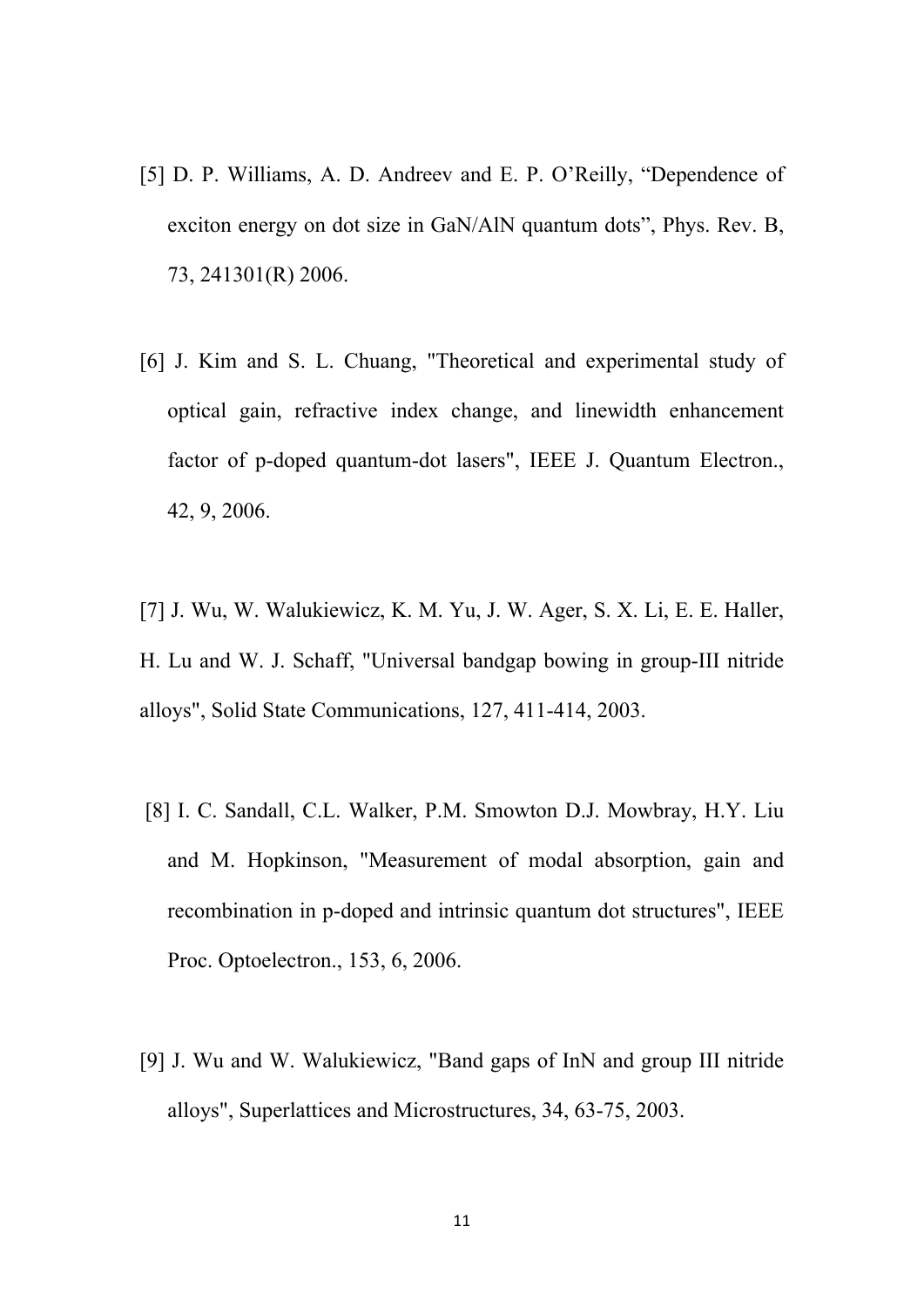[10] S. Suihkonen, "Fabrication of InGaN quantum wells for LED applications", Ph.D. Dissertation, Helsinki University of Technology, 2008.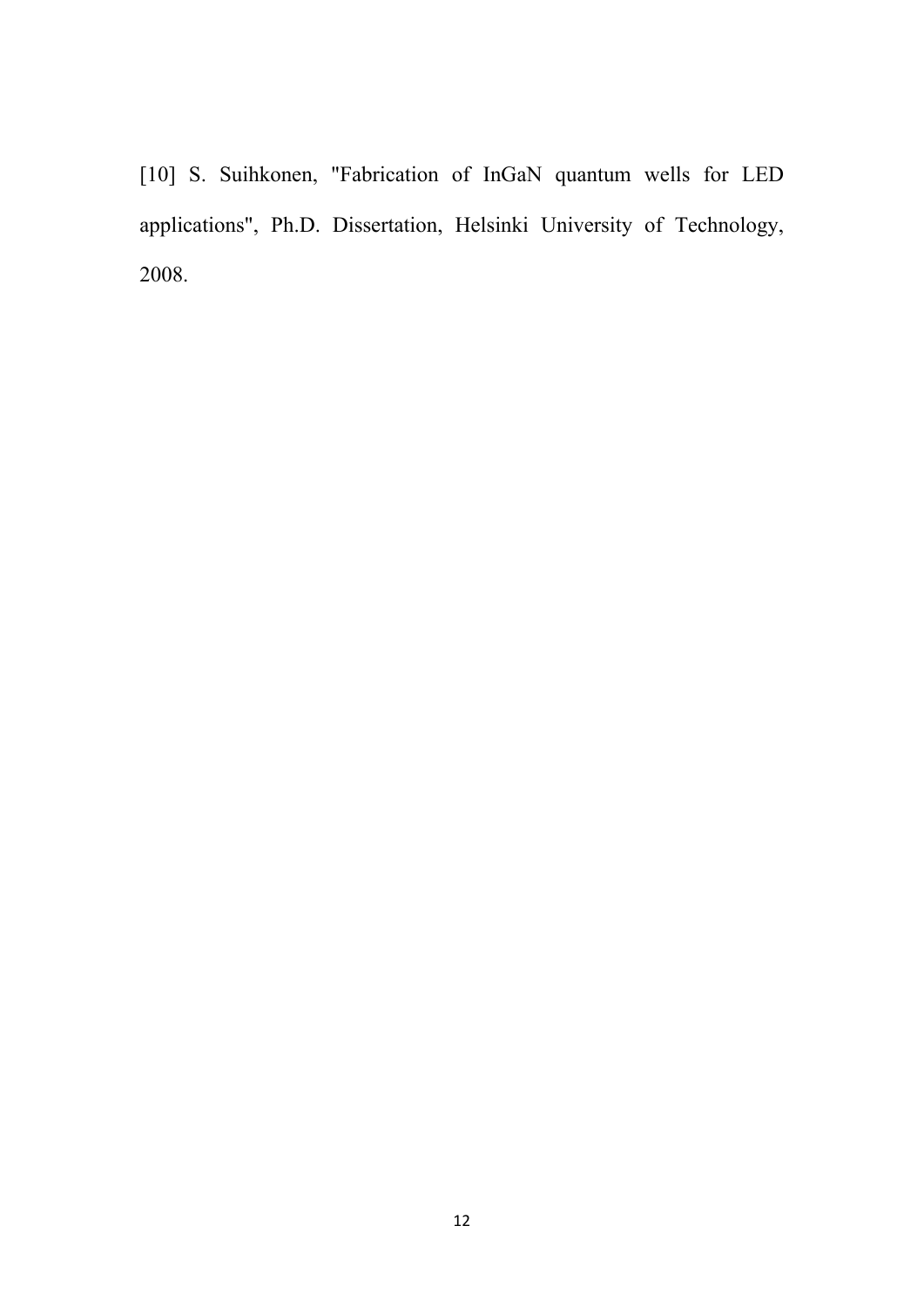### **Tables**

Table (1): Calculated bandgaps of the QD, WL and barrier layers of structures studied. (a) when WL is changed, (b) when QD layer is changed.

### **Table (1a)**

| $InN/In_xAl_{1-x}N/In_{0.25}Al_{0.75}N$ |                    |                       |                       |  |
|-----------------------------------------|--------------------|-----------------------|-----------------------|--|
| <b>Properties</b>                       | <b>Quantum Dot</b> | <b>Wetting Layer</b>  | <b>Barrier</b>        |  |
| <b>Material</b>                         | InN                | $In_{0.96}Al_{0.04}N$ | $In_{0.25}Al_{0.75}N$ |  |
| Eg                                      | 0.64               | 0.739                 | 4.097                 |  |
| <b>Material</b>                         | InN                | $In_{0.92}Al_{0.08}N$ | $In_{0.25}Al_{0.75}N$ |  |
| Eg                                      | 0.64               | 0.848                 | 4.097                 |  |
| <b>Material</b>                         | InN                | $In_{0.88}Al_{0.12}N$ | $In_{0.25}Al_{0.75}N$ |  |
| Eg                                      | 0.64               | 0.966                 | 4.097                 |  |
| <b>Material</b>                         | InN                | $In_{0.84}Al_{0.16}N$ | $In_{0.25}Al_{0.75}N$ |  |
| Eg                                      | 0.64               | 1.094                 | 4.097                 |  |
| <b>Material</b>                         | InN                | $In_{0.80}Al_{0.20}N$ | $In_{0.25}Al_{0.75}N$ |  |
| Eg                                      | 0.64               | 1.232                 | 4.097                 |  |
| <b>Material</b>                         | InN                | $In_{0.76}Al_{0.24}N$ | $In_{0.25}Al_{0.75}N$ |  |
| Eg                                      | 0.64               | 1.379                 | 4.097                 |  |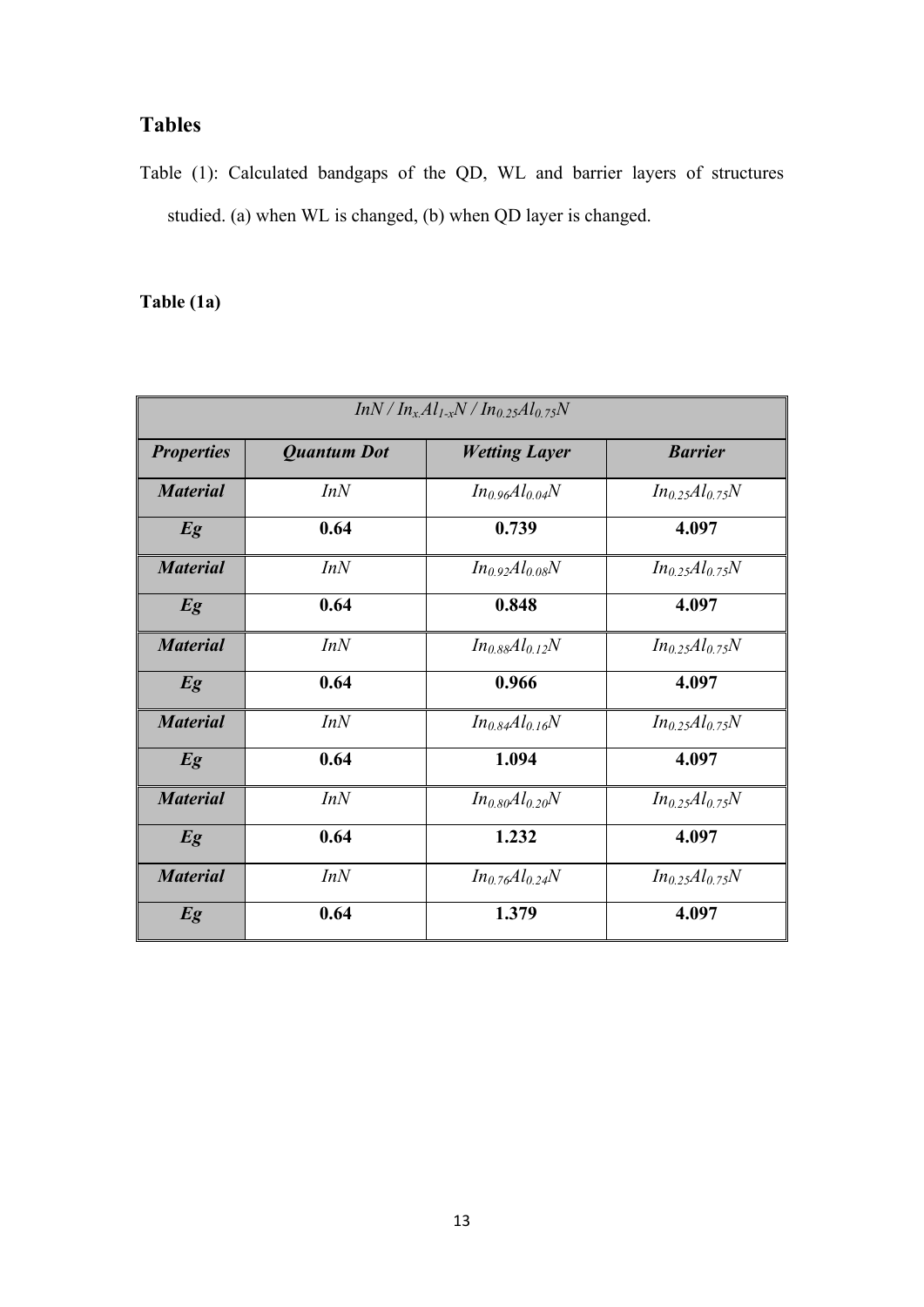## **Table (1b)**

| $In_xAl_{1-x}N/In_{0.86}Al_{0.14}N/In_{0.25}Al_{0.75}N$ |                            |                       |                       |  |
|---------------------------------------------------------|----------------------------|-----------------------|-----------------------|--|
| <b>Properties</b>                                       | <b>Quantum Dot</b>         | <b>Wetting Layer</b>  | <b>Barrier</b>        |  |
| <b>Material</b>                                         | $In_{088}Al_{0.12}N$       | $In_{0.86}Al_{0.14}N$ | $In_{0.25}Al_{0.75}N$ |  |
| Eg                                                      | 0.966                      | 1.029                 | 4.097                 |  |
| <b>Material</b>                                         | $In_0 \mathcal{A}l_{0,I}N$ | $In_{0.86}Al_{0.14}N$ | $In_{0.25}Al_{0.75}N$ |  |
| Eg                                                      | 0.906                      | 1.029                 | 4.097                 |  |
| <b>Material</b>                                         | $In_{0.92}Al_{0.08}N$      | $In_{0.86}Al_{0.14}N$ | $In_{0.25}Al_{0.75}N$ |  |
| Eg                                                      | 0.848                      | 1.029                 | 4.097                 |  |
| <b>Material</b>                                         | $In_{0.94}Al_{0.06}N$      | $In_{0.86}Al_{0.14}N$ | $In_{0.25}Al_{0.75}N$ |  |
| Eg                                                      | 0.792                      | 1.029                 | 4.097                 |  |
| <b>Material</b>                                         | $In_{0.96}Al_{0.04}N$      | $In_{0.86}Al_{0.14}N$ | $In_{0.25}Al_{0.75}N$ |  |
| Eg                                                      | 0.739                      | 1.029                 | 4.097                 |  |

**Table (2)**: Bowing parameter  $b_{In}$  for  $In_xAl_{1-x}N$  alloys [9, 10].

| In-content $(x)$   | $b_{ln}$ (eV) |
|--------------------|---------------|
| $0 \le x \le 0.85$ | $6 - 1$       |
| x > 0.25           |               |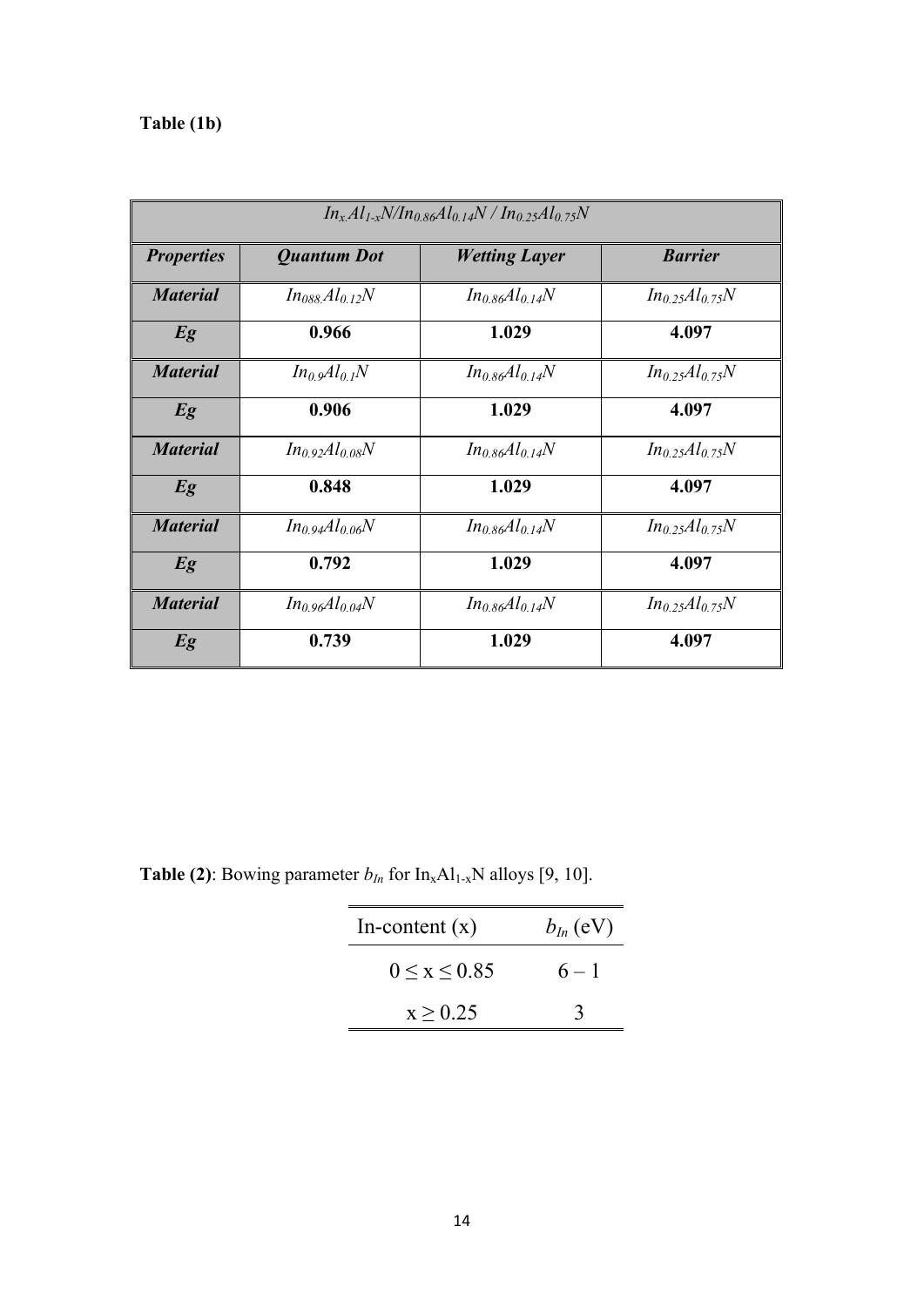## **Figures**



Figure 1: Calculated material gain spectra of an undoped structure (dashed lines) and p-doped structure (solid lines) for  $InN/In<sub>0.84</sub>Al<sub>0.16</sub>N/In<sub>0.25</sub>Al<sub>0.75</sub>N$  structure.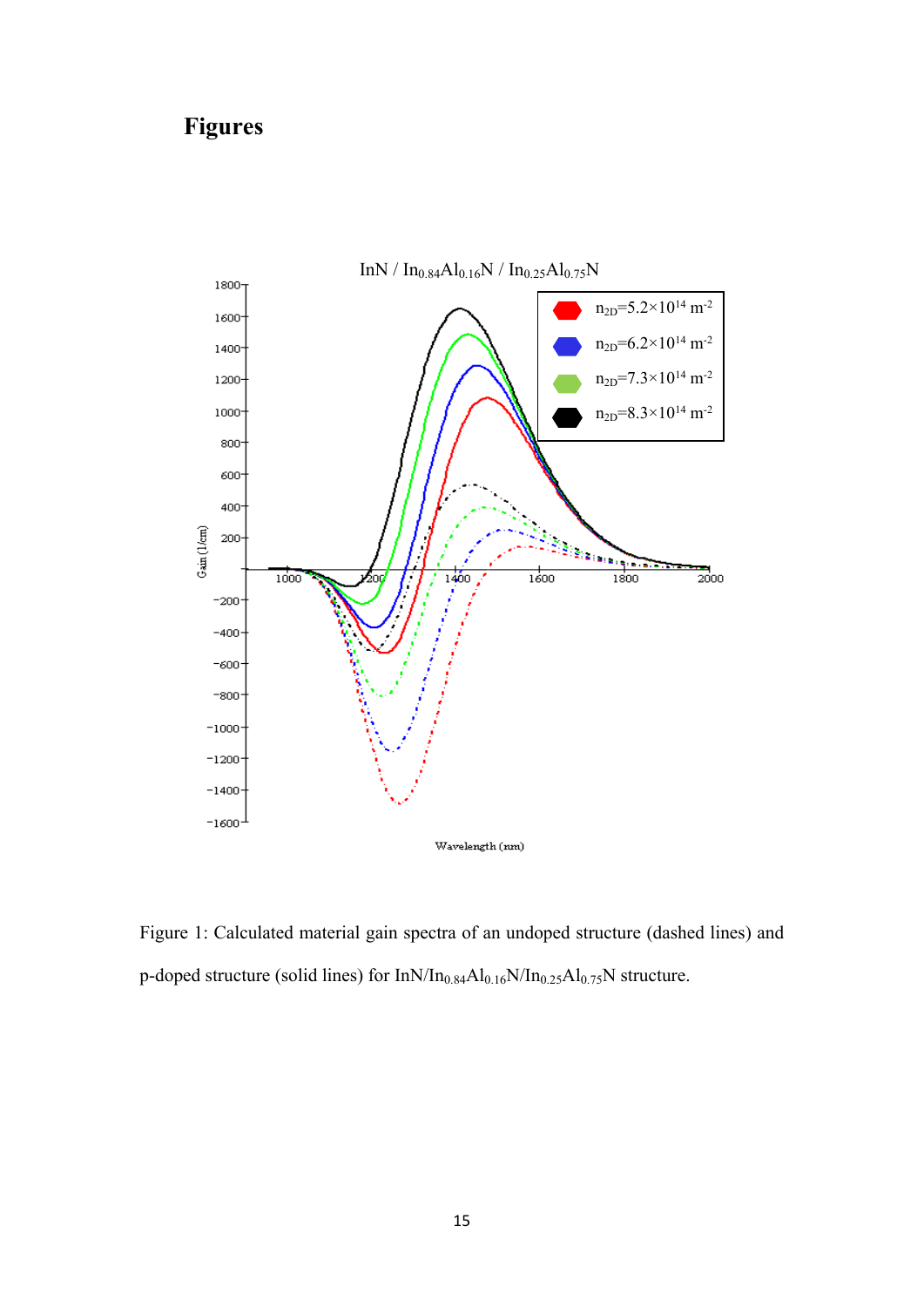

Figure 2: Calculated material gain spectra of an undoped structure (dashed lines) and p-doped structure (solid lines) for  $In<sub>0.94</sub>Al<sub>0.06</sub>N/In<sub>0.86</sub>Al<sub>0.14</sub>N/In<sub>0.25</sub>Al<sub>0.75</sub>N structure.$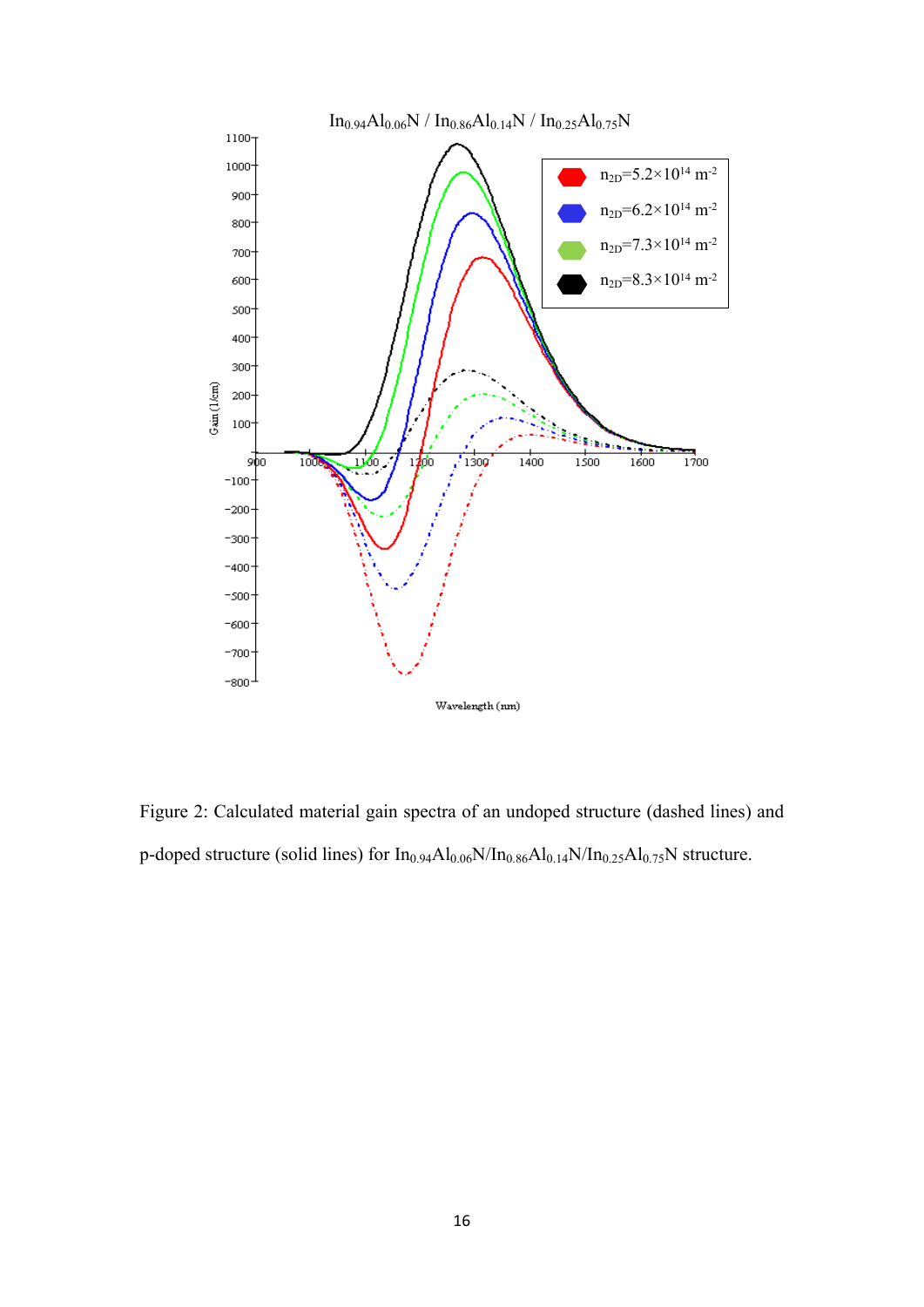$InN / In<sub>0.88</sub>Al<sub>0.12</sub>N / In<sub>0.25</sub>Al<sub>0.75</sub>N$ 



Figure 3: Calculated material gain spectra of an undoped structure (dashed lines) and an n-doped structure (solid lines) for InN /  $\rm In_{088}Al_{0.12}N$  /  $\rm In_{0.25}Al_{0.75}N$  structure.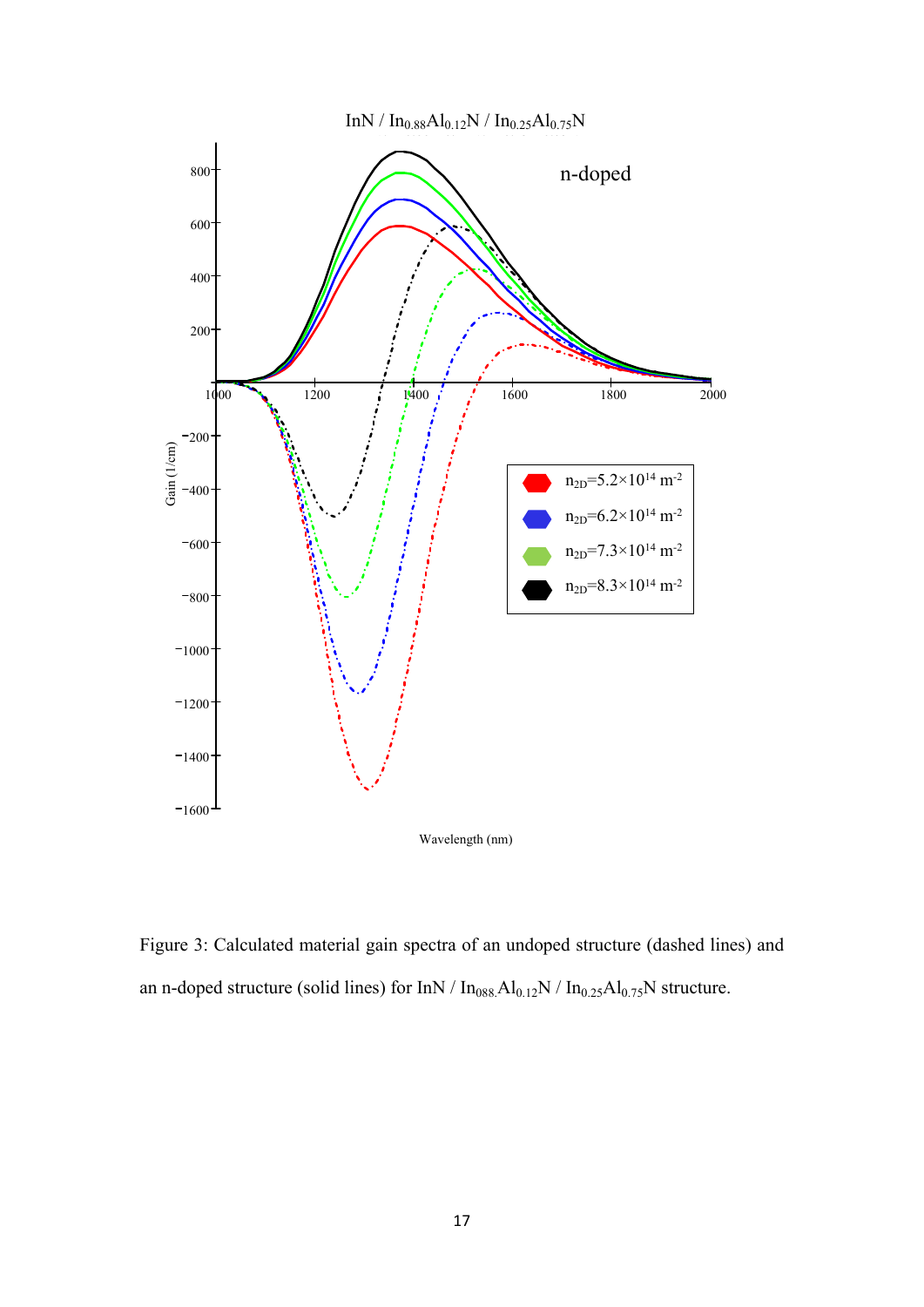

Figure 4: Calculated material gain spectra vs. wavelength compared with three material gain spectra of undoped, p-doped and n-doped, for  $InN/In_{088}Al_{0.12}N/$  $In<sub>0.25</sub>Al<sub>0.75</sub>N structure.$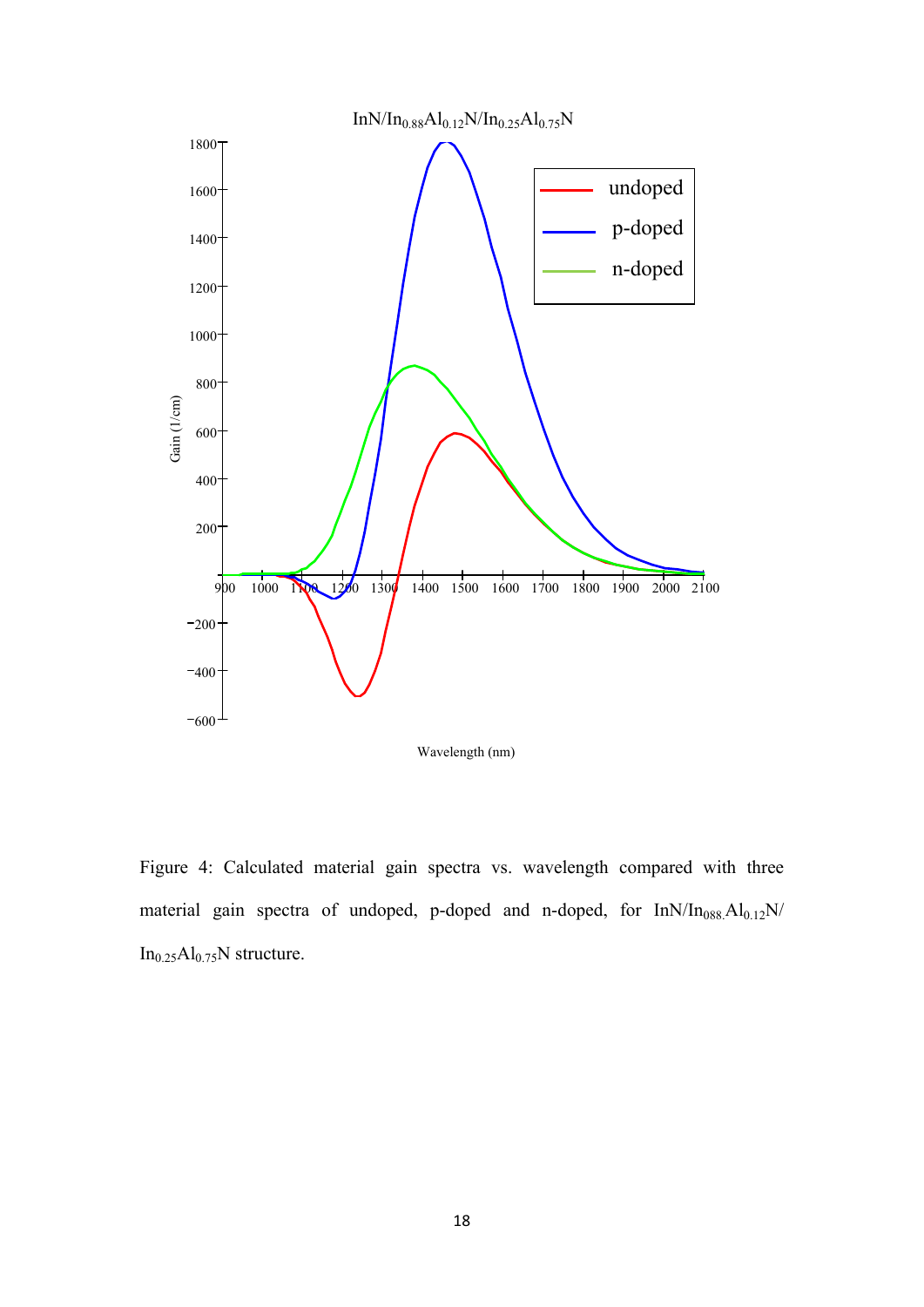

Figure 5: Calculated material gain spectra vs. wavelength for undoped, p-doped and n-doped, for  $In_{0.96}Al_{0.04}N/In_{0.86}Al_{0.14}N/ In_{0.25}Al_{0.75}N$  structure.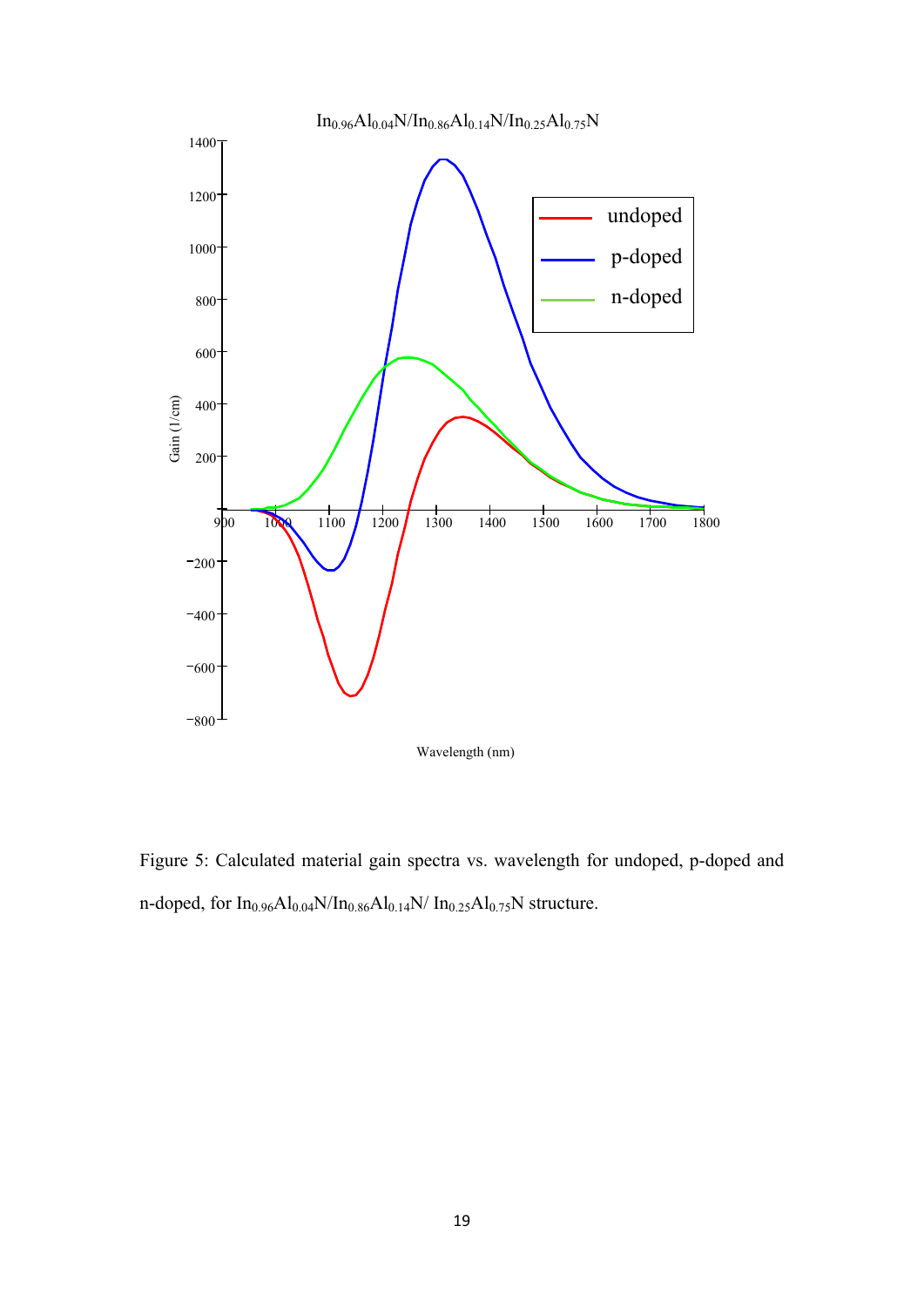

Figure 6: Calculated material gain spectra for an undoped InN QD structure at the surface electron density ( $n_{2D}=8.3\times10^{14}$  m<sup>-2</sup>) by changing In content in the WL.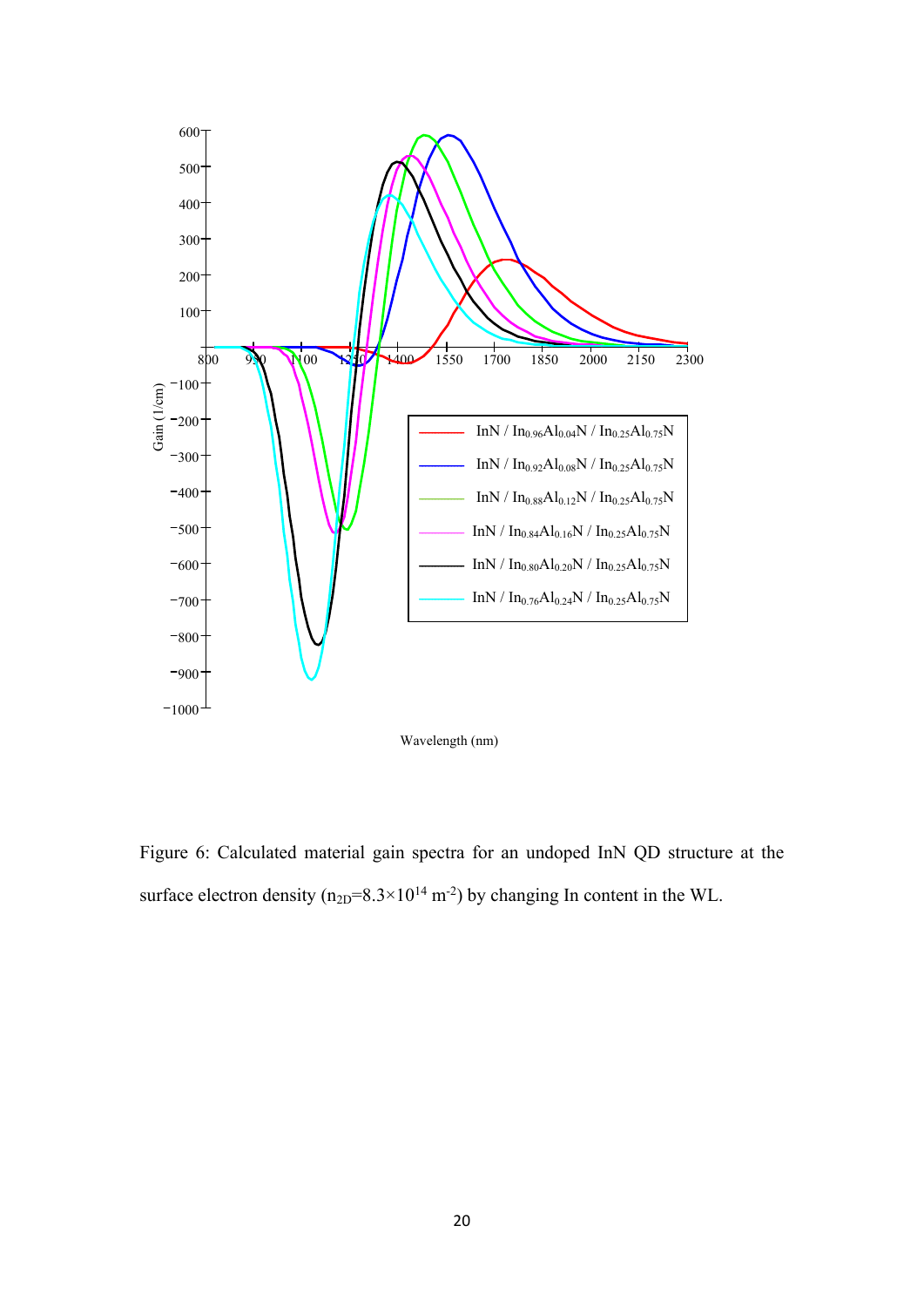

Figure 7: Calculated material gain spectra of an undoped spectra at the surface electron density ( $n_{2D}=8.3\times10^{14}$  m<sup>-2</sup>) by changing In content in the QDs.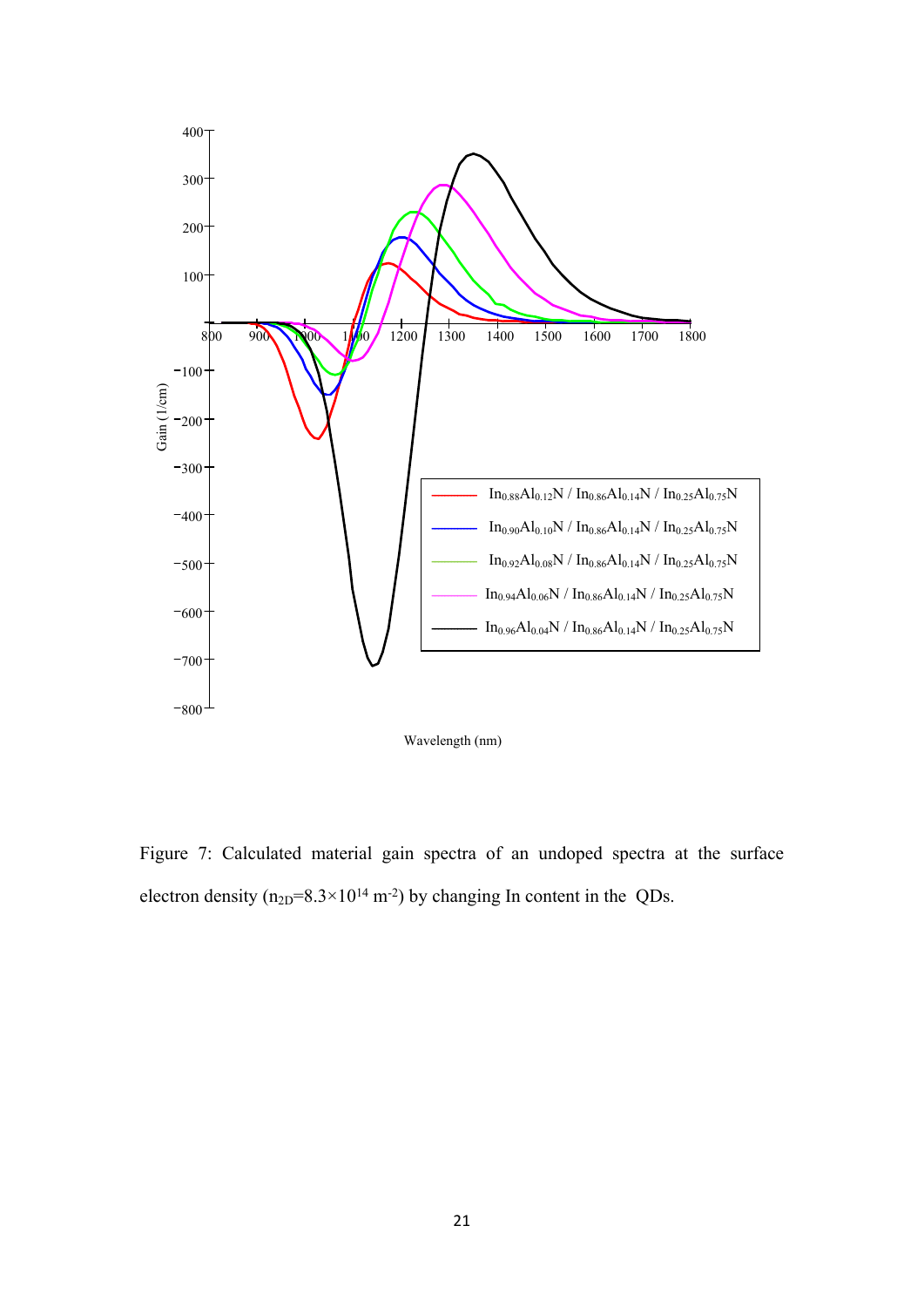

Figure 8: Calculated peak material gain vs. (a) dot height at 14 nm dot radius. (b) Dot radius at 2 nm dot height. The structures studied are undoped and p-doped InN /  $In<sub>088</sub>Al<sub>0.12</sub>N / In<sub>0.25</sub>Al<sub>0.75</sub>N.$